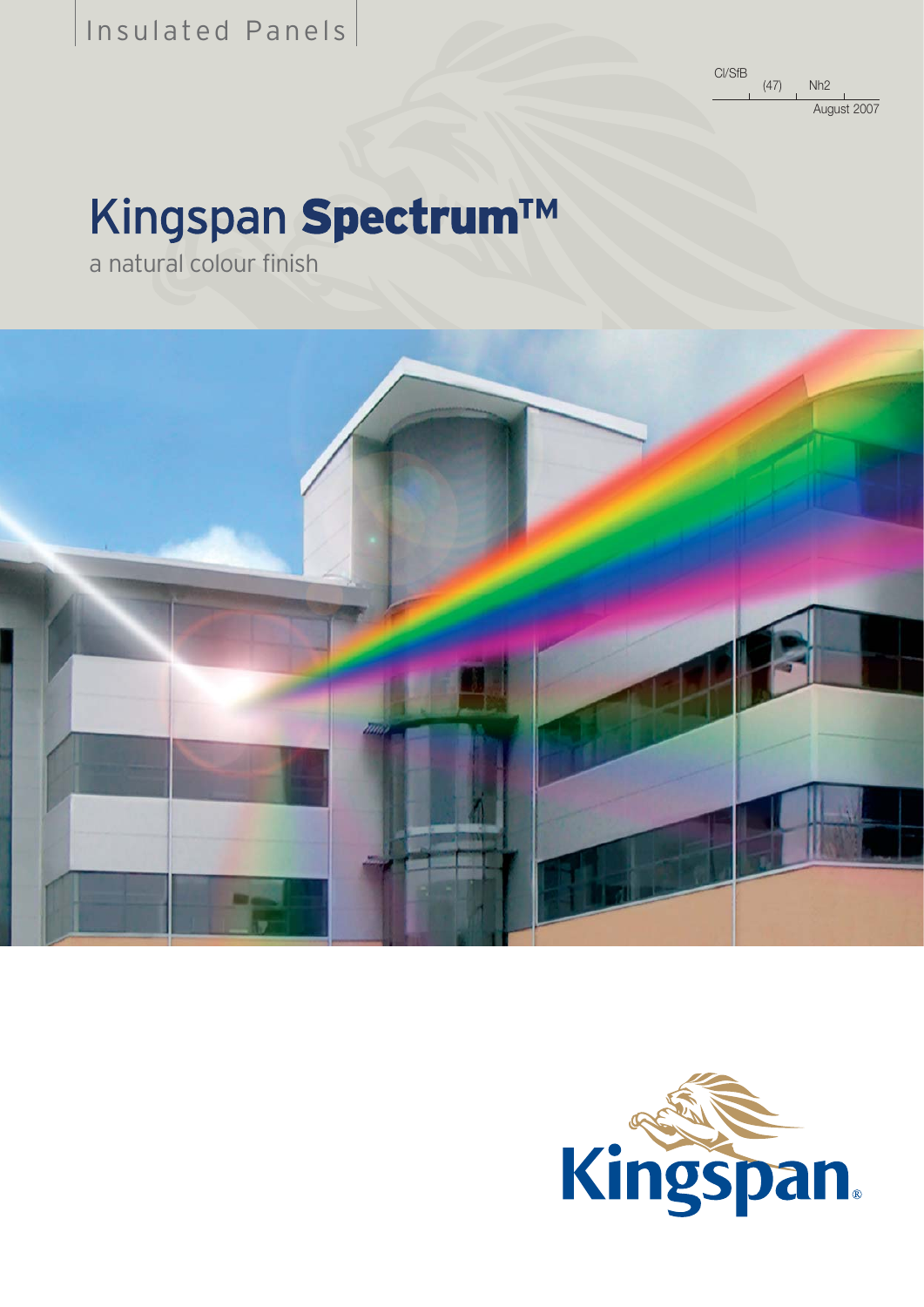# Kingspan Spectrum™

# a natural colour finish...

Kingspan Spectrum™ is a proven organic coating on an alloy substrate inspired by choice, aesthetic brilliance and guaranteed natural performance.

## Kingspan Spectrum™ features and benefits:

- A wide range of solid and metallic colours representing the nearest appropriate RAL reference where possible • Polyurethane coated semi gloss finish with a slight granular effect
- Available on all Kingspan insulated panels and related ancillaries
- Alloy substrate for excellent corrosion resistance
- Excellent durability and weather resistance performance in harsh environments and climates
- A result of many years of research and development

### Kingspan Spectrum™ is covered by Kingspan TOTAL Coating Guarantee for up to 30 years

- Simple Guarantee administration
- Cut edge protection for the life of the Guarantee
- Not orientation dependant
- Guarantee is available to the building owner and is transferable
- Zero maintenance for the life of the Guarantee
- No notice requirement for the end of the Guarantee period



### Kingspan Spectrum<sup>™</sup> TOTAL Coating Guarantee Period

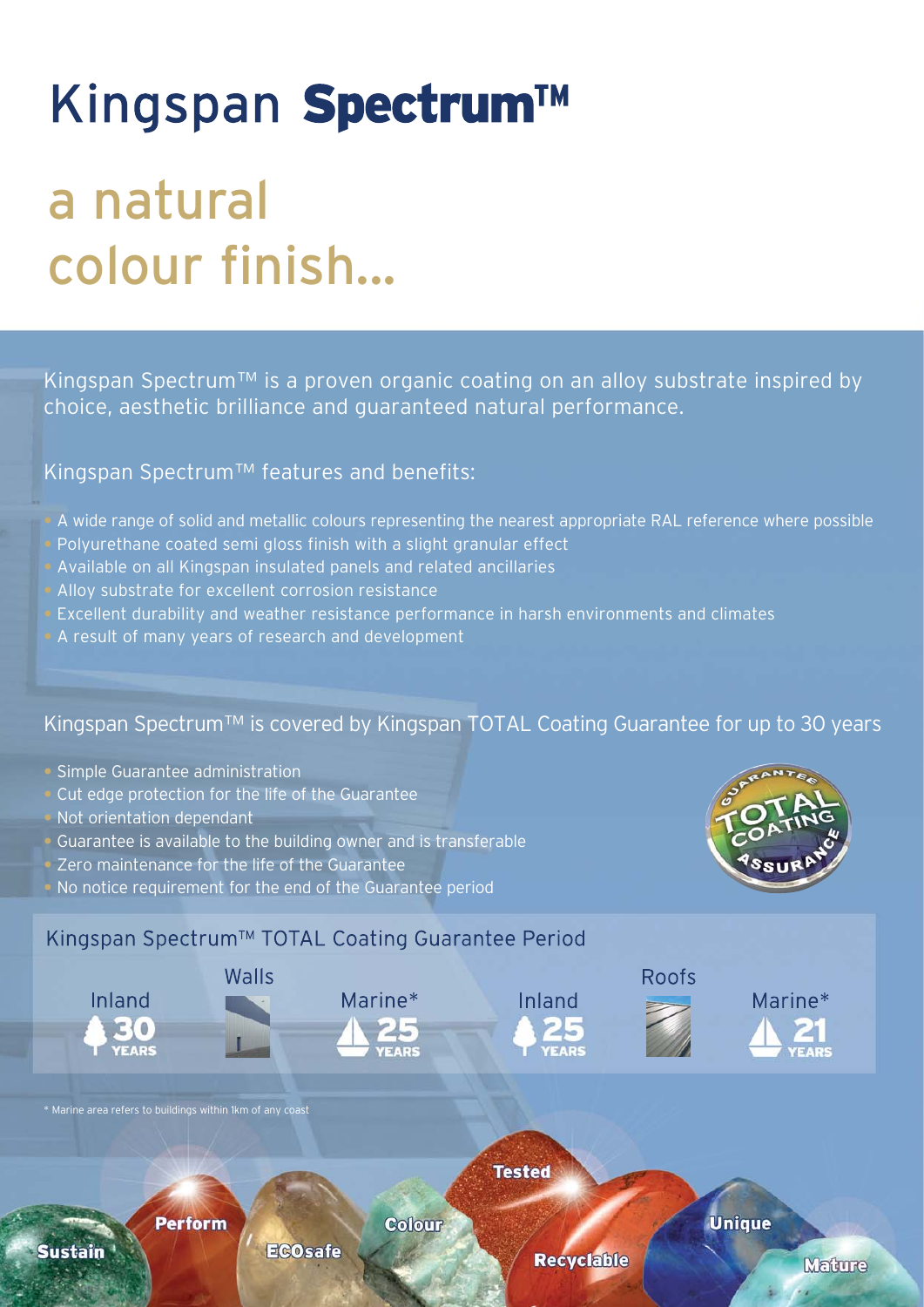# >Colour Selection Chart

## Solids

| Onyx      | <b>RAL 7016</b> | <b>Basalt</b> | <b>RAL 7012</b> |
|-----------|-----------------|---------------|-----------------|
|           |                 |               |                 |
| Adventura | <b>RAL 7000</b> | Moonstone     | <b>RAL 7035</b> |
|           |                 |               |                 |
| Citrine   | <b>RAL 1015</b> | Pearl         | <b>RAL 9010</b> |
|           |                 |               |                 |
| Kyanite   | <b>RAL 5010</b> | Zircon        | <b>RAL 5014</b> |
|           |                 |               |                 |
| Lazuli    | <b>RAL 5002</b> | Greenrock     | <b>RAL 6003</b> |
|           |                 |               |                 |
| Carnelia  | <b>RAL 3009</b> | Jet           | <b>RAL 9005</b> |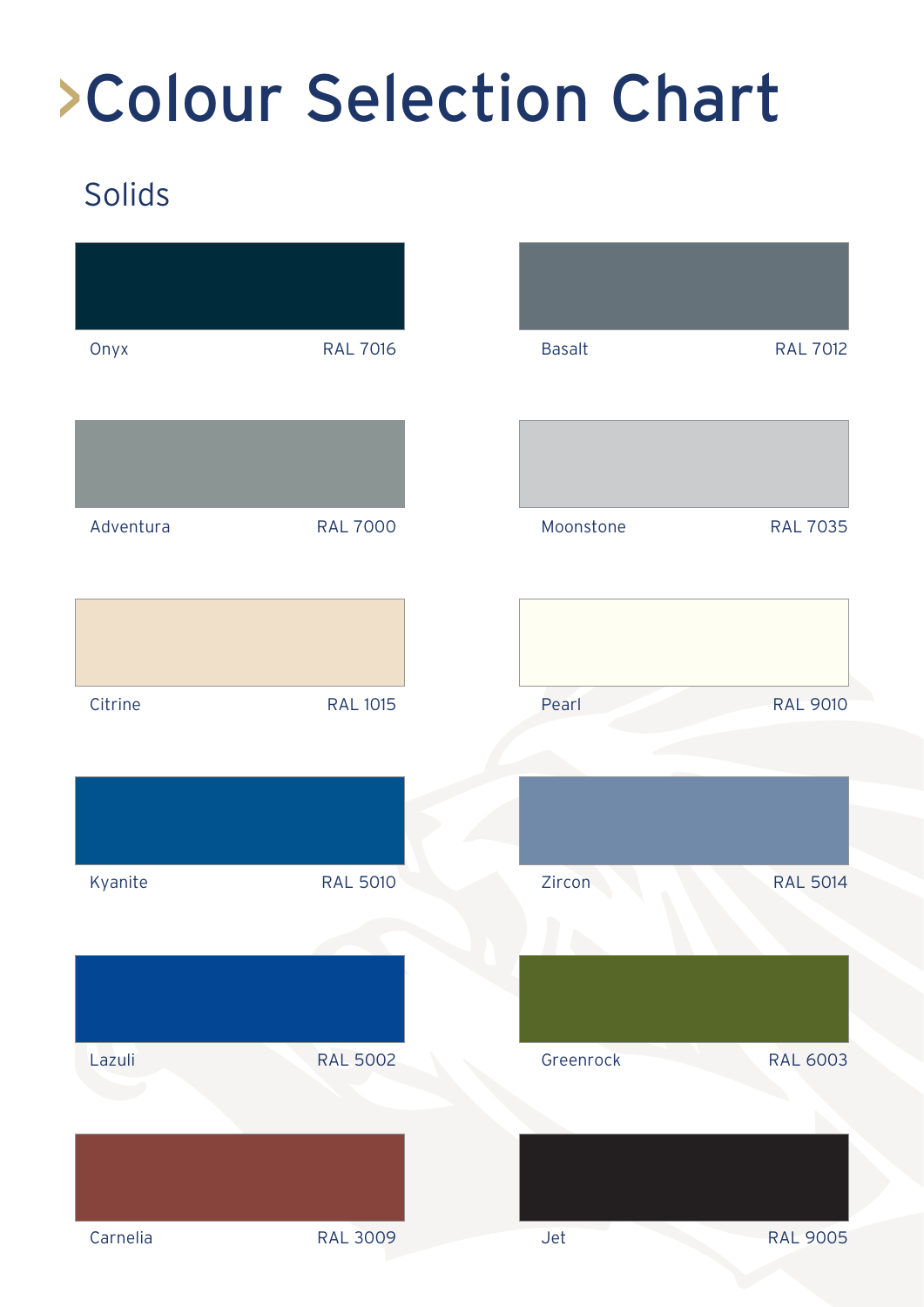## Metallics



Every effort has been made to ensure the printed samples correspond to Kingspan Spectrum™ colours and texture as much as possible. However, they are only a representation and they cannot convey the actual colour and effect. Metal swatches are available on request from the Marketing Services Department to view more accurate colour and texture prior to specification.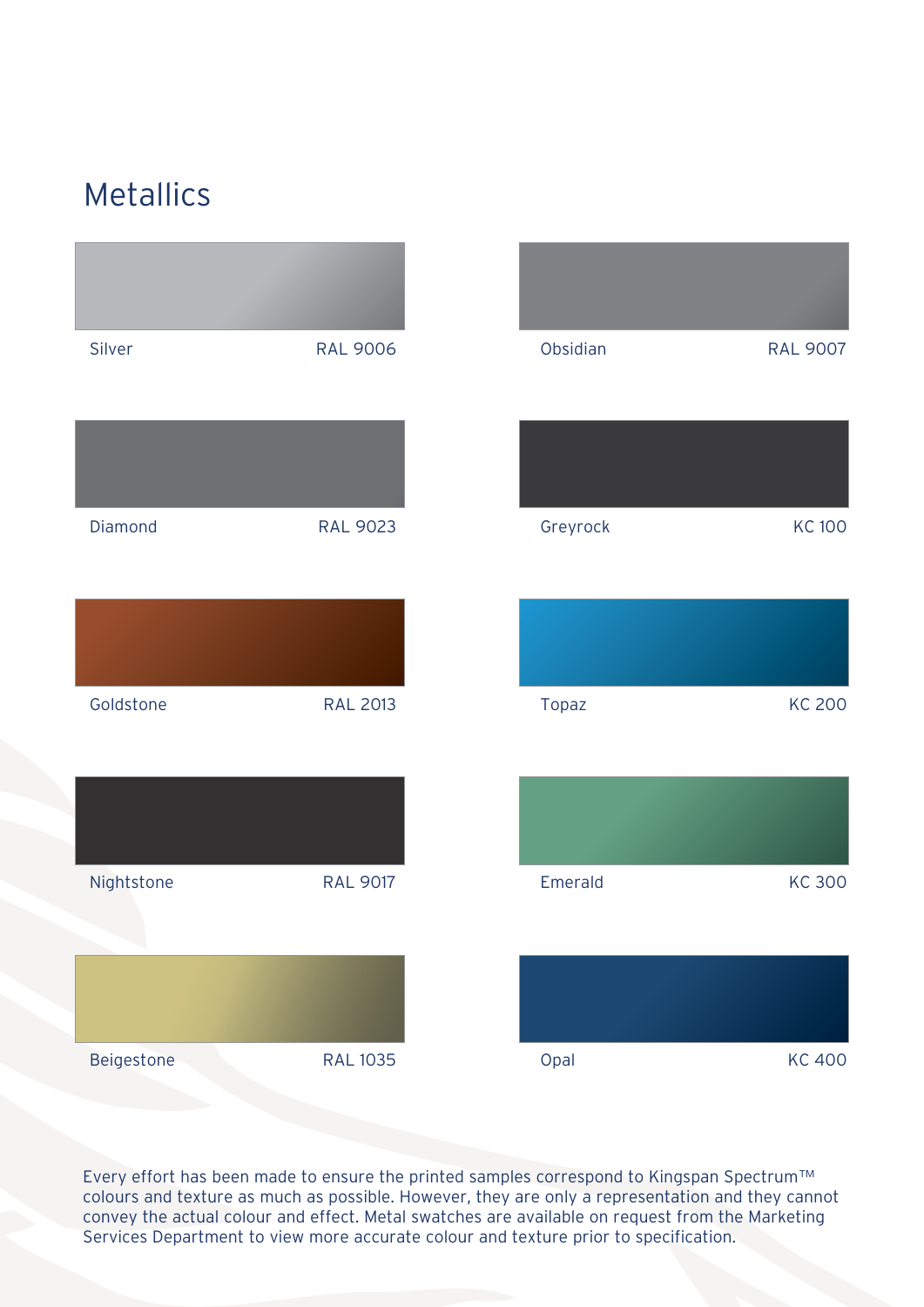## ...natural benefits

Kingspan Spectrum™ is a natural colour finish derived from the Kingspan objective of developing ethical purchasing policies with suppliers.

#### Environmental considerations:

- With a lower environmental impact, Kingspan Spectrum™ organic coating which is based on an alloy substrate is free of PVC's and phthalates helping to facilitate recycling of the substrate • The production process of Kingspan Spectrum™ meets the most stringent environmental regulations
- concerning surface treatments, solvent emissions and the removal of recognised harmful substances in the coating
- Kingspan Spectrum™ does not pose any health or contamination risk to the consumer or the environment • Kingspan Insulated Panels are actively researching the most efficient way of recycling and re-using this material.

Kingspan Spectrum™ is an integral part of the Kingspan **ECO**safe System. Kingspan **ECO**safe insulated panels use an improved environmentally sustainable **FIRE**safe PIR insulation core. Environmental benefits include low global warming potential (GWP), maximised potential energy savings due to premium thermal efficiency and cost neutral options for the end of life management.

### Kingspan **ECO**safe features and benefits:

- LPCB certified fire performance
- Helps to deliver optimum performance in environmental assessment methods such as BREEAM\*
- Specific Kingspan **ECO**safe panels achieve A rating the highest performing specification, allowing extra BREEAM points in the Green Guide to Specification
- Does not contain CFC's, HCFC's or HFC's
- Commercial value for disposal at end of life subject to transport costs
- Manufactured in plants that are certified to the ISO 14001, 9001 and OHSAS 18001 environmental management standards.

For further technical information on Kingspan Spectrum™ contact: **enviro**care Technical Services UK FREEPHONE 0800 5870090 Ireland +353 (0)42 9698529